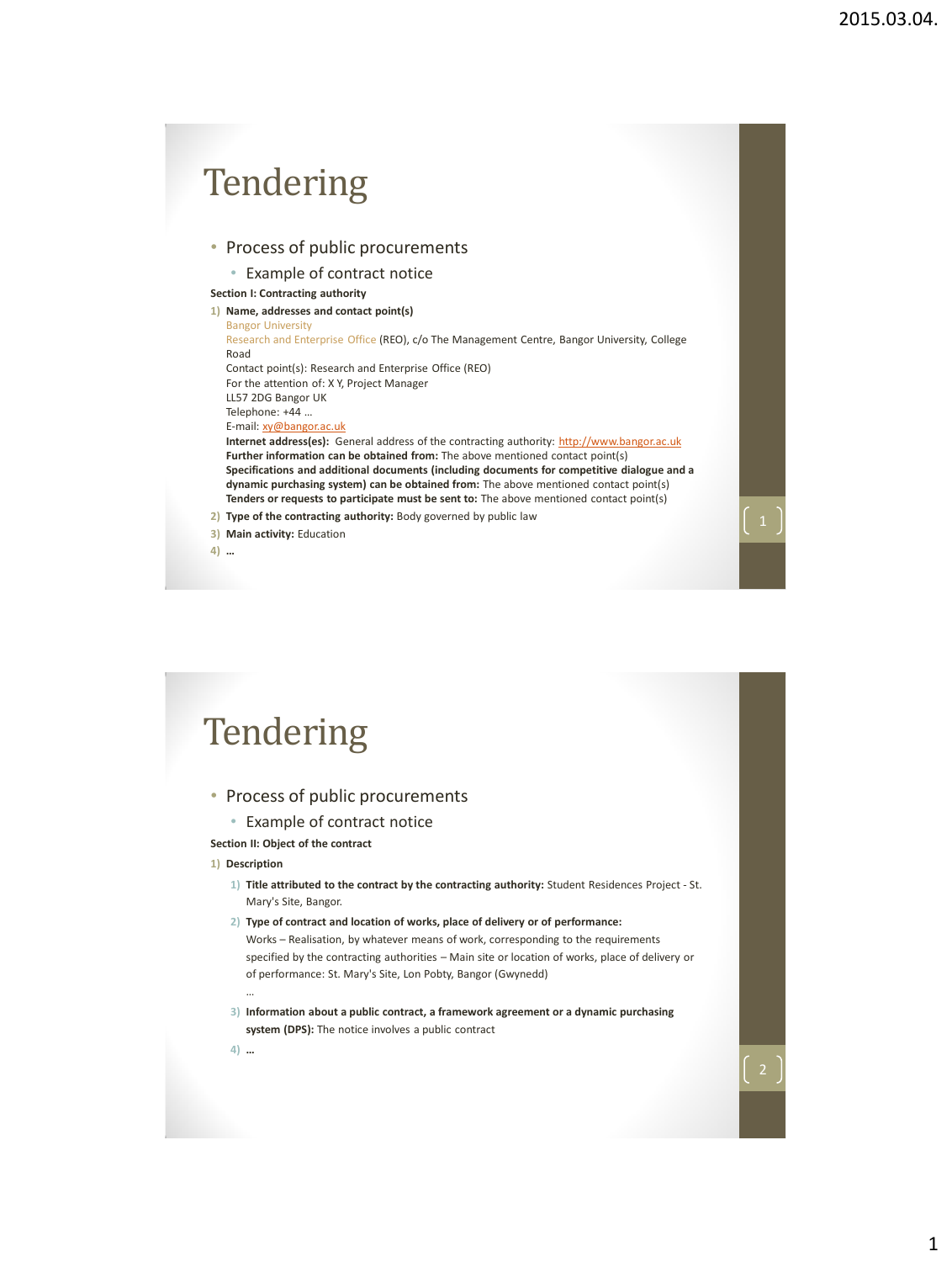- Process of public procurements
	- Example of contract notice

**Section II: Object of the contract**

#### **1) Description**

**7) …**

**5) Short description of the contract or purchase(s):** The University is seeking a private sector partner to design, build, finance and operate approximately 600 student residential units along with ancillary communal areas with a view to completing by 11.9.2015. The University will consider various contract structures, however, at present it envisages being the landlord to the students and retaining the right to nominate to rooms and to directly contract with the occupants. Full details are set out in the Memorandum of Information, and interested parties are invited to attend a bidder open day on 15.3.2013.

All documentation concerning this project, including the MOI and PQQ, is contained in the following link: **[https://www.bangor.ac.uk/student\\_residences\\_project/](https://www.bangor.ac.uk/student_residences_project/) …**

Community Benefits apply to this contract, Further details: Please refer to 'added value' section of MOI.

**6) Common procurement vocabulary (CPV):** 45214700

## **Tendering**

#### • Process of public procurements

- Example of contract notice
- **Section II: Object of the contract**

#### **1) Description**

- **9) Information about variants:** Variants will be accepted: yes
- **2) Quantity or scope of the contract**
	- **1) Total quantity or scope:**
	- **2) Information about options**
	- **3) Information about renewals**

**3) Duration of the contract or time limit for completion:** Starting 15.6.2014. Completion 15.9.2046 Section III: Legal, economic, financial and technical information

#### **1) Conditions relating to the contract**

**1) Deposits and guarantees required:** No deposits are required but guarantees and other security may be required at a later stage. Further details will be given in the contract documentation.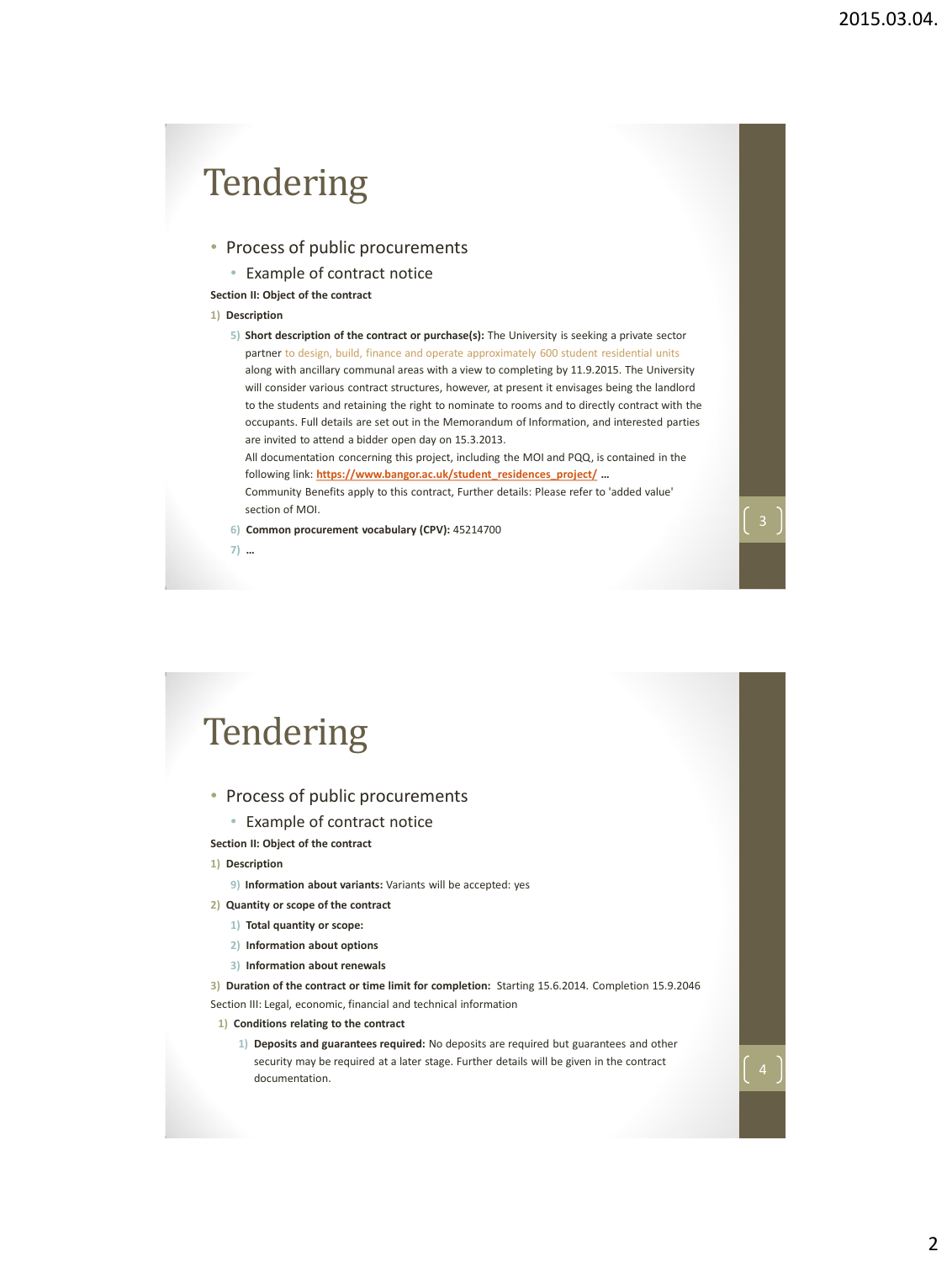### • Process of public procurements

• Example of contract notice

**Section III: Legal, economic, financial and technical information**

- **1) Conditions relating to the contract** 
	- **2) Main financing conditions and payment arrangements and/or reference to the relevant provisions governing them:** Payment will be made in accordance with the terms of the contract. Further details will be given in the contract documentation.
	- **3) Legal form to be taken by the group of economic operators to whom the contract is to be awarded:** If awarded to a joint venture or consortium the contracting authority may require the joint venture or consortium to form a legal entity before entering into the contract or to sign undertakings that each member will be jointly and severally responsible for the due performance of the contract.
	- **4) Other particular conditions:** …

## **Tendering**

### • Process of public procurements

#### • Example of contract notice

Section III: Legal, economic, financial and technical information

#### **2) Conditions for participation**

- **1) Personal situation of economic operators, including requirements relating to enrolment on professional or trade registers:** Information and formalities necessary for evaluating if the requirements are met: To be assessed on the basis of the information requested in the PQQ and the evaluation criteria described in the MOI.
- **2) Economic and financial ability:** Information and formalities necessary for evaluating if the requirements are met: To be assessed on the basis of the information requested in the PQQ and the evaluation criteria described in the MOI. Minimum level(s) of standards possibly required: To be assessed …
- **3) Technical capacity:** Information and formalities necessary for evaluating if the requirements are met: To be assessed on the basis of the information requested in the PQQ and the evaluation criteria described in the MOI.

Minimum level(s) of standards possibly required: To be assessed …

**4) …**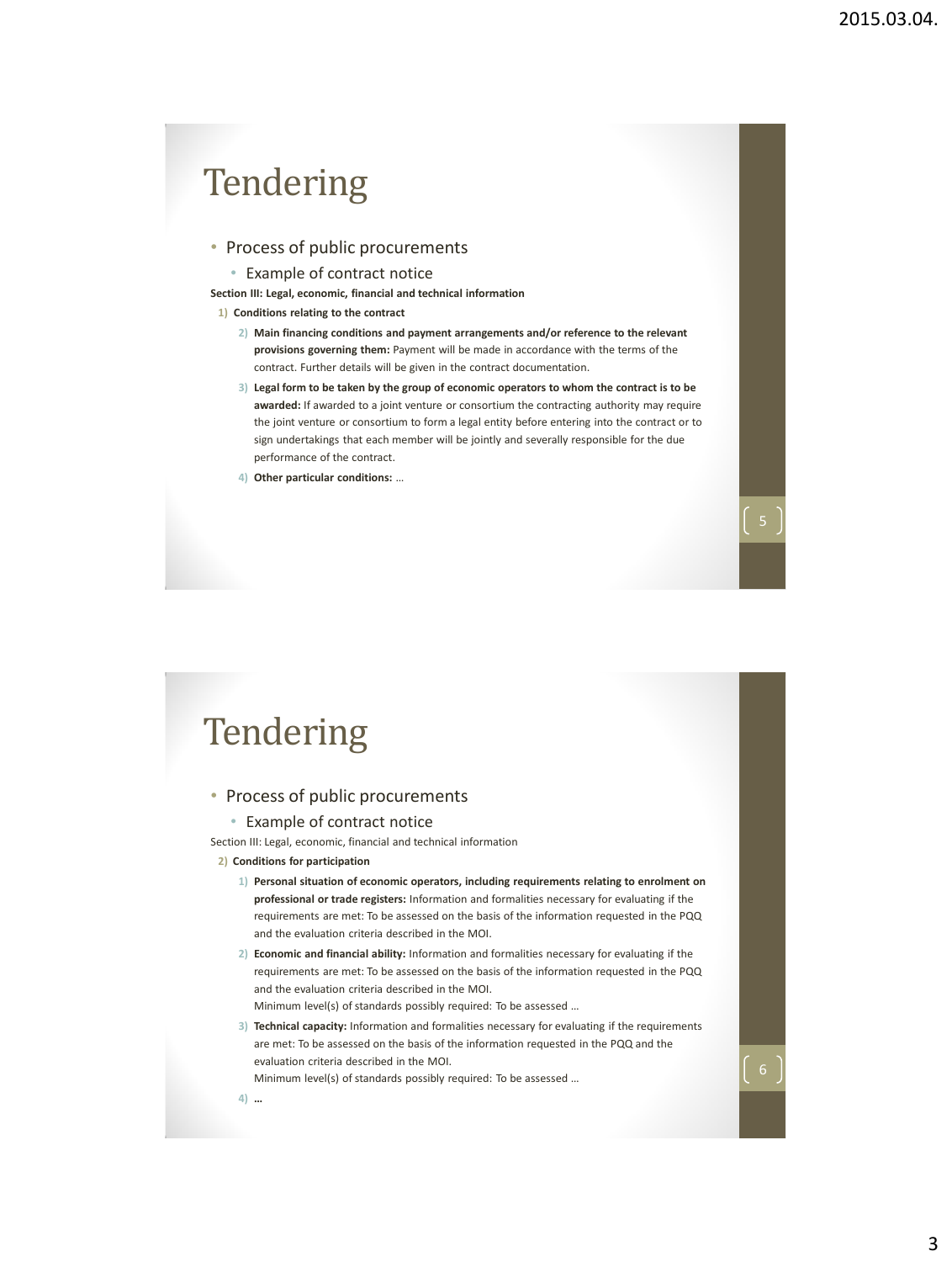### • Process of public procurements

• Example of contract notice

**Section IV: Procedure**

#### **1) Type of procedure**

attached MOI

- **1) Type of procedure:** competitive dialogue
- **2) Limitations on the number of operators who will be invited to tender or to participate:**  Envisaged number of operators: 5 Objective criteria for choosing the limited number of candidates: Please refer to the
- **3) Reduction of the number of operators during the negotiation or dialogue:** Recourse to staged procedure to gradually reduce the number of solutions to be discussed or tenders to be negotiated yes

#### **2) Award criteria**

**1) Award criteria:** The most economically advantageous tender in terms of the criteria stated in the specifications, in the invitation to tender or to negotiate or in the descriptive document

### **Tendering**

### • Process of public procurements

• Example of contract notice

#### **Section IV: Procedure**

- **2) Award criteria**
	- **2) Information about electronic auction:** An electronic auction will be used: no
- **3) Administrative information**
	- **1) File reference number attributed by the contracting authority:**BU / SRP St. Mary's 2013
	- **2) Previous publication(s) concerning the same contract:** no
	- **3) Conditions for obtaining specifications and additional documents or descriptive document:**  Time limit for receipt of requests for documents or for accessing documents: 29.3.2013 - 23:59 – Payable documents: no
	- **4) Time limit for receipt of tenders or requests to participate:** 2.4.2013 23:59
	- **5) Date of dispatch of invitations to tender or to participate to selected candidates:** 17.4.2013
	- **6) Language(s) in which tenders or requests to participate may be drawn up:** English.
	- **7) Minimum time frame during which the tenderer must maintain the tender:** until: 11.9.2014